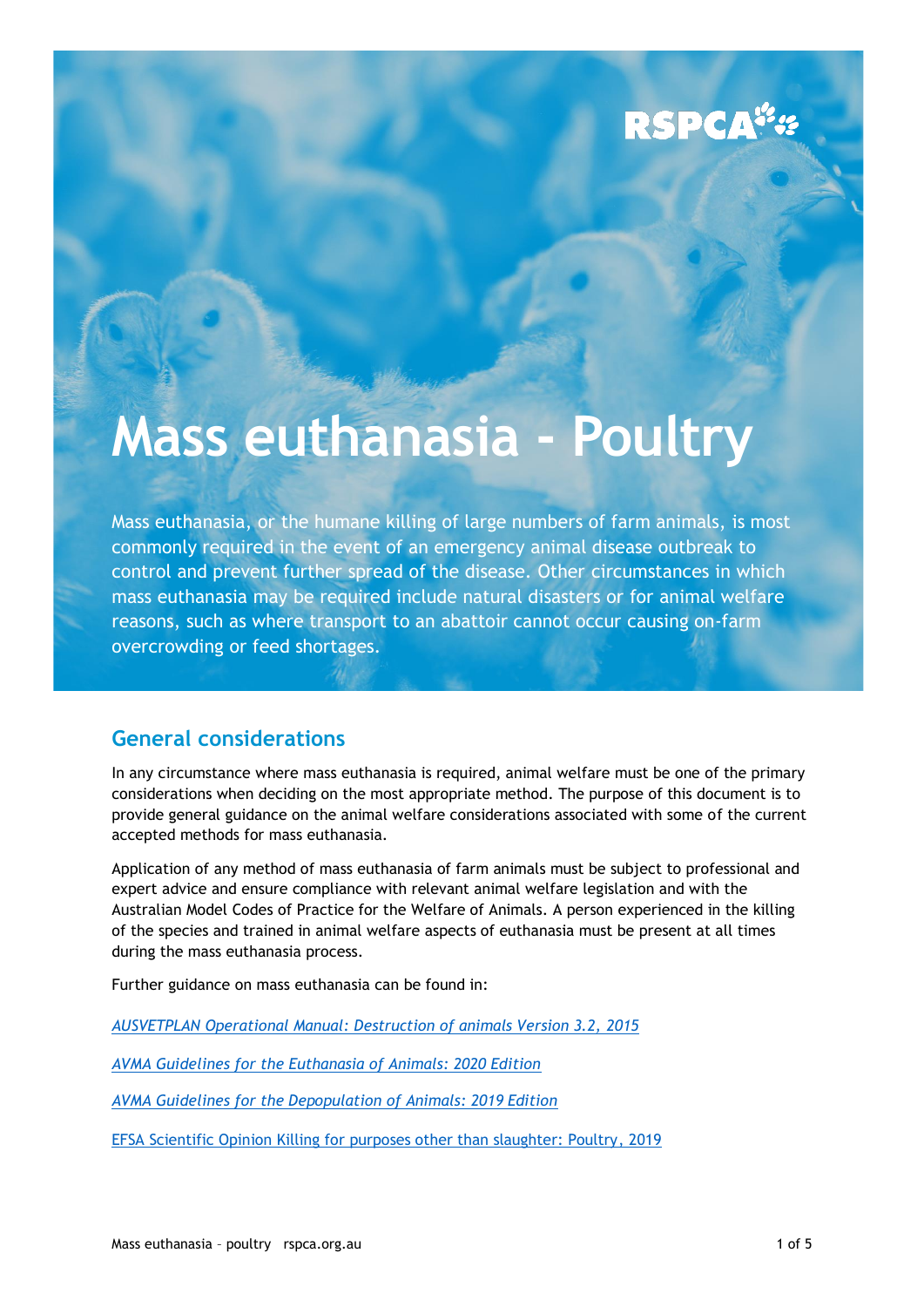### **ANIMAL WELFARE**

**When mass euthanasia is required, there are three critical points in which animal welfare must be considered:** 

- **1. Animal handling prior to euthanasia**
- **2. Effectiveness and choice of the euthanasia method**
- **3. Confirmation of death**

#### **1. Animal handling prior to euthanasia**

When handling animals, low-stress handling techniques must be used to handle animals in a calm and quiet manner with an awareness of their flight zone. Any animal handling or restraint must occur in a way that minimises pain, injury, suffering or distress to the animal. Those responsible for the euthanasia of animals must be appropriately trained and competent.

Regarding the order and priority in which certain animals should be euthanased, some welfare situations should override disease control/eradication considerations during the mass euthanasia process. Some of these welfare situations may include:

- potentially dangerous or aggressive animals (such as bulls, sows with litters, or boars) should be euthanased first (i.e., before young animals)
- animals that cannot obtain feed or water or that have compromised shelter/housing, should be euthanased as a matter of priority
- sick and distressed animals should be euthanased before healthy animals
- young animals should be euthanased as a matter of priority
- unweaned animals should be euthanased at the same time as their mothers
- special consideration should be given to animals in parturition or late pregnancy.

#### **2. Effectiveness and choice of euthanasia method**

The aim of euthanasia is to humanely kill animals. RSPCA Australia defines humane killing as when an animal is either killed instantly or rendered insensible until death ensues, without pain, suffering or distress. When possible, the method of mass euthanasia should be the same or similar to methods used for standard on-farm euthanasia of sick/injured animals or the killing of animals determined unfit for human consumption at the time of slaughter.

Animal-related factors that must be considered when choosing the most appropriate euthanasia method include:

- type of infectious agent and sampling considerations
- species and age of animals
- number of animals involved
- state of domestication (tame, handled, wild)
- potential stress and amount of animal handling required
- location and housing system of the farm
- method and location of killing (on-farm, move to another location, abattoir/knackery)
- presence of nearby farms/premises with animals
- removal, disposal and destruction of carcasses.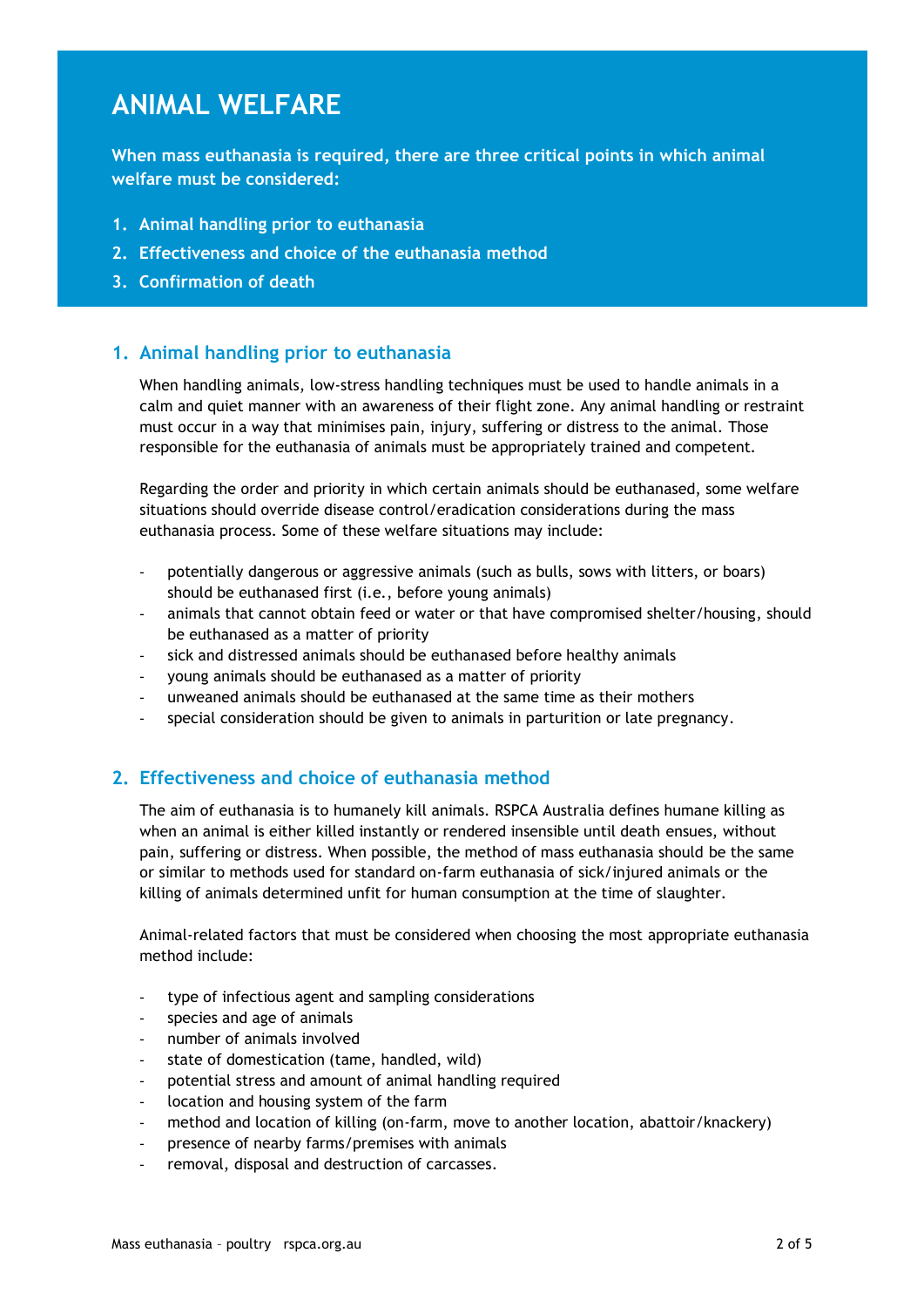Other factors that must also be considered when choosing the most appropriate euthanasia method include:

- public safety risk (i.e., zoonotic disease)
- facilities on farm
- availability of trained staff/equipment
- response time frame
- biosecurity and environmental issues
- decontamination
- human health and safety
- legal and regulatory requirements
- financial cost.

#### **3. Confirmation of death**

After the euthanasia method has been applied, at least three signs to confirm death must be checked on each individual animal. Signs to confirm death may include:

- loss of consciousness (not enough in itself, as the animal may only be stunned)
- absence of rhythmic respiratory movements (may also be temporary respiratory failure)
- lack of corneal reflex or 'blinking' when the cornea is touched or stimulated (also happens in heavily anaesthetised animals)
- lack of nictitating membrane reflex or movement of the third eyelid across the eye when stimulated
- lack of pupillary reflex or pupils constricting in response to light (i.e., the pupils remain fixed and dilated
- glazing of the eyes where the cornea becomes opaque, dry and wrinkled
- absence of heartbeat (requires expertise to detect; heartbeat can persist for some minutes)
- absence of a pulse (requires expertise to detect)
- loss of colour in the mucous membranes where they become pale and mottled, without refill
- lack of response to painful stimuli or withdrawal reflex (not a reliable method)
- lack of jaw muscle tension and slack tongue (may be difficult to determine)
- rigor mortis (onset after several hours).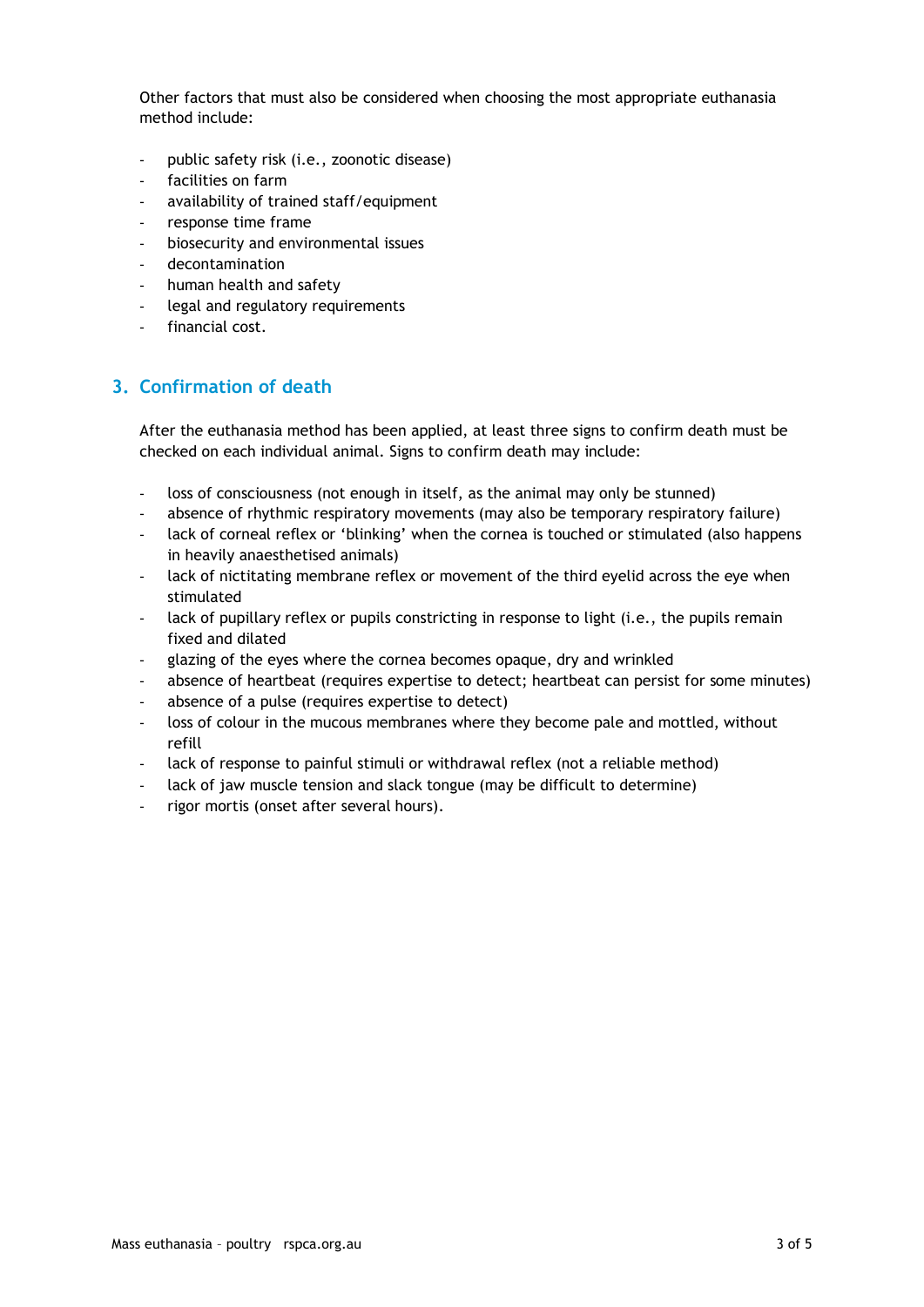# **Poultry**

#### **Euthanasia methods**

Methods for mass euthanasia of poultry currently accepted include: carbon dioxide or inert gas, high expansion foam and non-penetrating captive bolt.

Ventilation shutdown as a euthanasia method is **not** acceptable.

#### *Carbon dioxide gas (CO2)*

Whole shed, partial shed or container gas killing is possible if the appropriate equipment is available. Although it requires minimal handling of birds, which is a benefit, this method has challenges in regard to confirming death in all birds, carcass disposal and decontamination. The use of skips, trays or tents that are sealable may be most appropriate and allow easier carcass disposal.

#### **Welfare considerations**

- A gradual displacement method must be used so that birds are not exposed to levels >40% until they are unconscious. Birds show signs of aversion and discomfort with sudden exposure to  $CO<sub>2</sub>$ concentrations of 40-50% or higher.
- Any set up must allow for only a single layer of birds and birds must be able to comfortably sit and stand in the container.
- Ensure that the container allows for visual observation of birds during gas exposure.
- Gas concentration, temperature and flow rate must be monitored at all times.
- Gas inlet and flow must not be aimed directly at birds (at least >300mm above the birds).
- Birds must be kept in the container for adequate time to ensure death.

#### *Inert gases (argon or nitrogen)*

Currently not available for on-site or on-farm setting but should be explored further as a potentially more humane method in comparison to carbon dioxide gas. Inert gases have the benefit of being undetectable to poultry, therefore when mixed with low concentrations of  $CO<sub>2</sub>$ , no aversion is observed in birds.

#### **Welfare considerations**

- Any set up must allow for only a single layer of birds and birds must be able to comfortably sit and stand in the container.
- Container must be sealable.
- Ensure that the container allows for visual observation of birds during gas exposure.
- Gas concentration, temperature and flow rate must be monitored at all times.
- Gas inlet and flow must not be aimed directly at birds (at least >300mm above the birds).
- Birds must be kept in the container for adequate time to ensure death.

#### *Foam (high expansion air or gas-filled)*

High expansion air or gas-filled foam (dry foam) is only practical for floor-based housing systems such as meat chicken sheds or layer hen sheds that utilise a deep litter system. High expansion foam bubbles may be filled with air or gas (such as carbon dioxide or nitrogen) causing death to birds from anoxia (lack of oxygen). Foam systems using compressed air, storage tank and nozzle, or modified high-expansion foam generators have been used in previous emergency avian disease outbreaks. While foam is also available in a wet form (e.g., firefighting foam) and has been used as a method of mass euthanasia, there are animal welfare concerns associated with its use due to causing death by occluding birds' airways (suffocation).